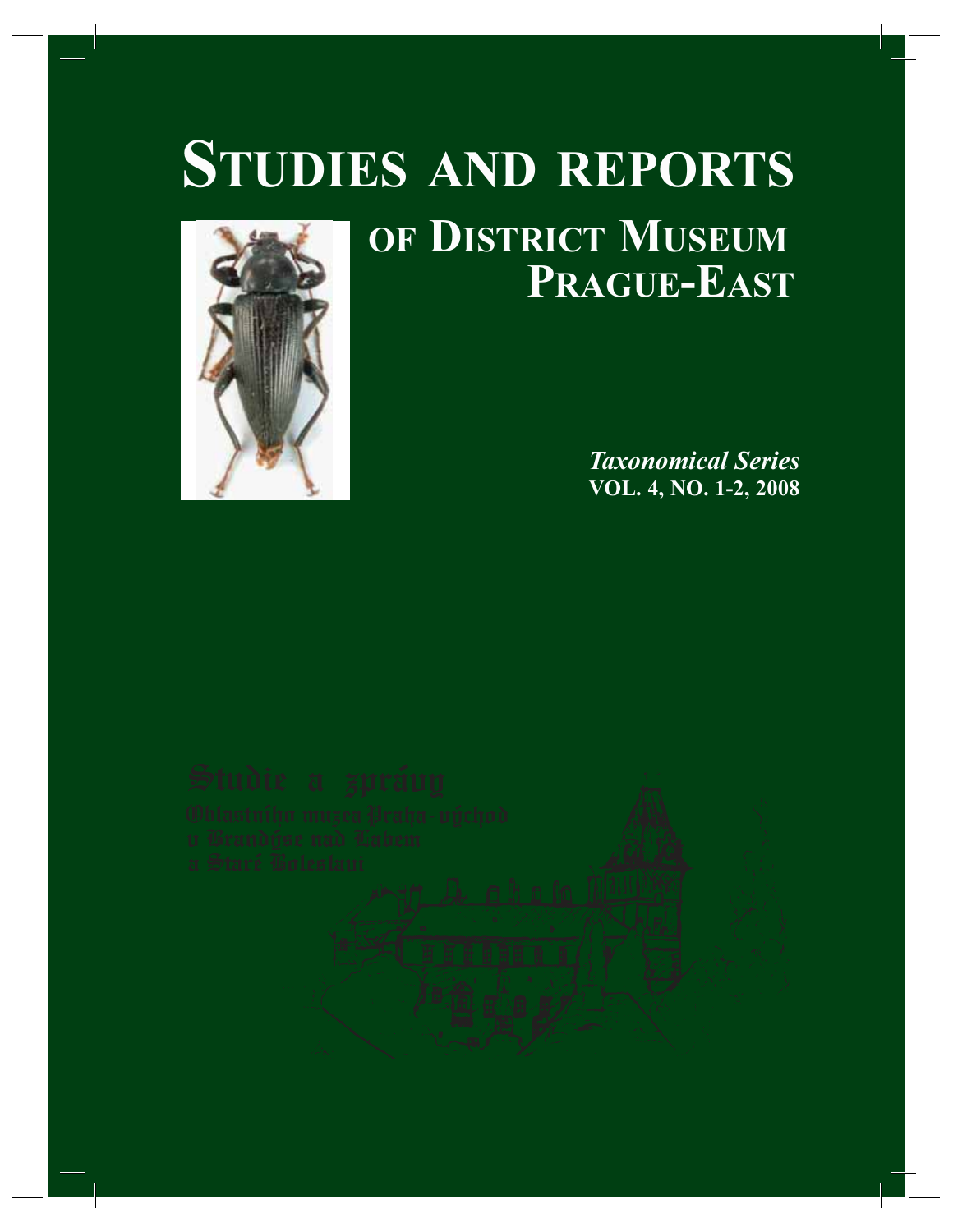### **Studies and reports of District Museum Prague-East**  *Taxonomical Series* **VOL. 4, NO. 1-2, 2008**

#### **Studie a zprávy Oblastního Muzea Praha-Východ**  *Taxonomická řada* **VOL. 4, NO. 1-2, 2008**

Taxonomical Series is an international, scientific reviewed journal. It publishes studies in systematic entomology (especially Coleoptera), catalogues, bibliographies, book reviews, etc

#### **Chief Editor**

Vladimír Novák District Museum Prague-East, Brandýs nad Labem, Czech Republic

### **Editorial Board**

| Jan Farkač       | Faculty of Forestry and Wood Sciences, Czech University of        |  |  |
|------------------|-------------------------------------------------------------------|--|--|
|                  | Agriculture, Prague, Czech Republic                               |  |  |
|                  | Matthias Hartmann Naturkundemuseum Erfurt, Germany                |  |  |
| Jiří Háva        | Private Entomological Laboratory and Collection, Únětice u Prahy, |  |  |
|                  | Czech Republic                                                    |  |  |
| Miloslav Rakovič | Department of Biophysics, Charles University, Prague, Czech       |  |  |
|                  | Republic                                                          |  |  |
| Stanislav Vít    | Genève, Switzerland                                               |  |  |
| Petr Zahradník   | Forestry and Game Management Research Institute, Strnady, Czech   |  |  |
|                  | Republic                                                          |  |  |

#### **This publication is covered by Zoological Records and Entomological Abstracts**

Cover design: Jakub Rolčík - CLARION Production Typeset by: Jakub Rolčík - CLARION Production Printed by: 3P, spol. s r.o. Publisher: © District Museum Prague-East, established by Central Bohemian district

#### **Address for correspondence:**

|            | Vladimír Novák, District Museum Prague-East, Masarykovo nám. 97, Brandýs nad Labem, |
|------------|-------------------------------------------------------------------------------------|
|            | $CZ - 25001$ , Czech Republic; e-mail: novak@ompv.cz                                |
| Jiří Háva. | Private Entomological Laboratory & Collection, Únětice u Prahy 37, CZ - 252         |
|            | 62 Praha-západ, Czech Republic; e-mail: jh.dermestidae@volny.cz                     |

Published: 1.9.2008 Register: ISSN 1803-1544

Front species: *Evaostetha petri* sp. n.

Středočeský kraj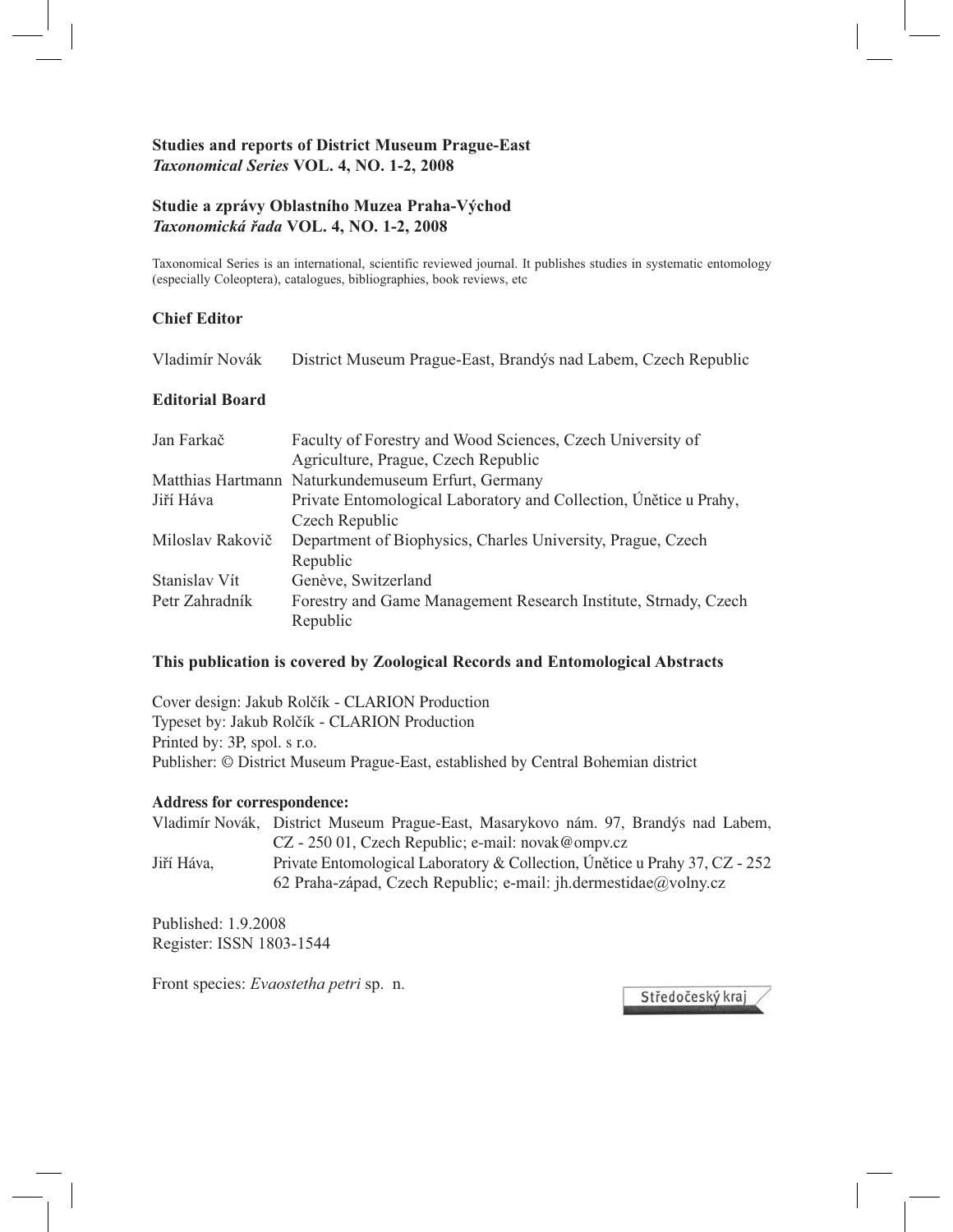#### INSTRUCTIONS TO AUTHORS

The journal Studies and reports of District Museum Prague-East, *Taxonomical Series* is an international journal. It publishes studies in systematic entomology (especially those aimed at Coleoptera), catalogues, bibliographies, book reviews, etc. Only works that have not been published or submitted for print somewhere else can be accepted. In the works, it is necessary to adhere to the topical edition of the international codex of zoological nomenclature.

The manuscripts are accepted in English, German or French language. The translation is provided by the author, the editors arrange only the language revision. The subject matter of each article is responsibility of the author.

The works should have the following structure (in the order listed as follows): A brief and accurate title in the main language, name and surname of author (authors) (the surname in capital letters with the character "&" between the last but one author and last author, the address, including the mail code, key words, abstract, the actual text, acknowledgement, references, summary in the second language, titles of enclosures, enclosures (figures, graphs, tables, photos).

Key words (always in English) – several words characterizing the scope of the article and serving for including the article into reference journals.

An abstract (always in English) – a brief summarization of the article to a maximum extent of 30 lines of the manuscript. In the abstract, taxa of groups of the genus and species are specified in their complete form, including the author and year of their description.

The typical structured text of the work consists of Introduction, Material and Methods, Results and Discussion and possibly Summary or Conclusion. Particular parts can be combined, if necessary (e.g. results with discussion). In justified cases, the structure may be simplified and in short communications, the text of the work need not be structured.

The work (including enclosures) is accepted in one copy, typed single spaced on one side of numbered sheets of regular A4 size.

Black and white enclosures (drawings, graphs, maps, etc.) must be contrast, on quality white paper, arranged in tables and continuously numbered, at most twice as large as their resulting dimension in print (the dimension of the page composition pattern is of 12.6 x 18.7 cm) at least as large as the resulting dimension. Choose the appropriate thickness of lines and roughness of dotting, with taking into account the reduction assumed. Quality colour as well as black and white photos can be accepted only after agreement with editors.

Titles of tables and figures must be comprehensive, with providing sufficient description even without reference to the text of the work. Numbering of tables: Table/Tabelle 1, 2. Numbering of figures: Fig./Figs, Abb. On the side of the text, the author may mark approximate positions of particular enclosures.

In the first reference (also in the abstract) the names of taxa of the groups of the genus and species should be presented complete, including unabridged name of the author and year of the description and possibly present parentheses. In further text, in repeated references, the generic names and names of authors may be abbreviated, with omitting the year of the description, unless confusions can occur.

Data should be written without gaps, months in Roman numeric characters (e.g. 1.vi.1994), with the use of a decimal point (not coma) (e.g. 4.7 mm).

In faunistic data, it is necessary to specify: The country (with possible more detailed specification), locality (or other more detailed description), date of finding, number of specimens (possibly also of males and females), name of the author of the finding, of identification, of identification revision, of the collection owner, etc.

Latin abbreviations: Particular data may be expressed by standard abbreviations: centr. = centralis – central; sept. = septentrionalis or bor. = borealis north; mer. = meridionalis - south; or. = orientalis - east; occ. = occidentalis - west; lgt. or leg. = legit - collected by; det. = determinavit - determined by; rev. = revidit – revised by; observ. = observavit – observed by; coll. = collectio - collection. The abbreviations are written after the name (except for simple marking of the collection) and they are connected with "et" = and – e.g.: "A. Novák lgt., det. et coll.", "A. Novák lgt. et det., coll. B. Novák"

The preparation of the manuscript for print can be accelerated if the author also submits the final version of the manuscript (after adjustment based on reviewer opinions, language revision and instructions of editors) on a diskette compatible with PC IBM (preferably in the text editor Word for Windows) together with one hard copy.

Directions for computer processing: Use only left justification of the text. Do not divide words at the end of lines. Use the key "Enter" for termination of paragraphs only, not for termination of lines. Do not arrange the text into columns. Chapters should be separated by single spaces. Numeric characters 1 and 0 must not be replaced by letters 1 and O. For males, it is necessary to use the character § (paragraph), for females character \* (asterisk), doubled<br>in the case of plural and with a gap between the number and charac of particular genders by hand.

Write everything in usual letters. Italics should be used for names of *genera, subgenera, species* and *subspecies* (not for higher taxonomical units) and not for authors of taxa, years and abbreviations ssp., sp., spp., etc. (e.g.: "*Aporia crataegi* (Linnaeus, 1758). Caterpillars on *Prunus* sp."). In chapter References, use italics for *names of journals and books (including language equivalents in parentheses).* NAMES OF CHAPTERS: INTRODUCTION, MATERIAL AND METHODS, RESULTS, REFERENCES, etc.

#### References:

The following examples should be observed for references in the text: Novák (1970), (Novák 1970), Neumann & Starý (1970), (Neumann & Starý 1970), Smith et al. (1972) (in the case of more than two authors). All the works quoted in the text must be included into the list of references.

In the list of references at the end of the article, only works quoted in the text should be presented. AUTHORS should be written in capital letters in this list (e.g. BALTHASAR V.) in alphabetical order; works of one author in chronological order, in the case of works of the same author from one year marked a, b, c ... after the year, without gap.

In journals, specify the volume, the issue in parentheses after the volume (this is always necessary, if pagination is used in the journal for each issue independently), pages (from-to) after the colon and gap (e.g.: 17: 75-124). Complete (not abbreviated) names of journals should be written with the use of italics. Capital letters should be used for first letters in the name in the case of substantives and adjectives, lowercase letters should be otherwise used.

The following specifications are necessary for references to books: The author, year of issuing, name, place of issuing, publishing house and number of pages (pp.) or possibly of tables. Use the italics.

In the case of works that appeared in other than Roman script (Cyrillic, Arabic letters, Chinese and Japanese characters, etc.) use either the transcription into Latin letters in accordance with the west-European standard, and/or present the name in parentheses in English or in some other congress language, as far as it was used in the name or summary, however, always in a uniform manner throughout the list of references.

The authors will receive their works for proofreading. No fee is paid for the works. The first authors will obtain 2 complete issues of the journal, 50 separate reprints and PDF file of each original work free.